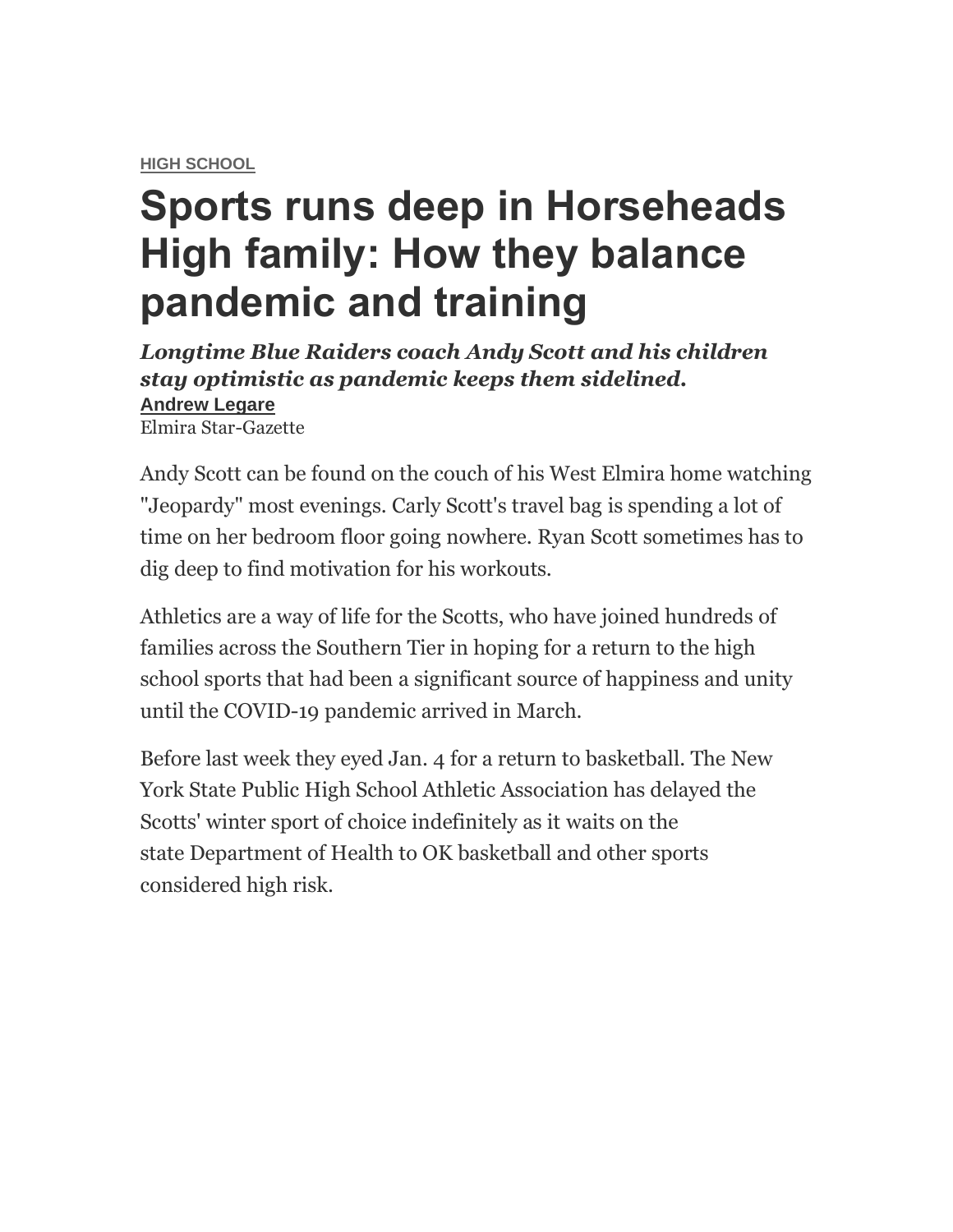

Coach Andy Scott, 49, who has guided the Horseheads girls basketball team to 325 wins and nine Section 4 titles in 21 seasons, misses coaching, and his players, a great deal.

Dad Andy Scott is overcome with emotion when asked about what his children are missing out on because of COVID-19.

"I know it's selfish because I know there's bigger concerns out there in the world," he said. "But it's really selfish from my standpoint because we've been doing this our whole lives. My family is the most important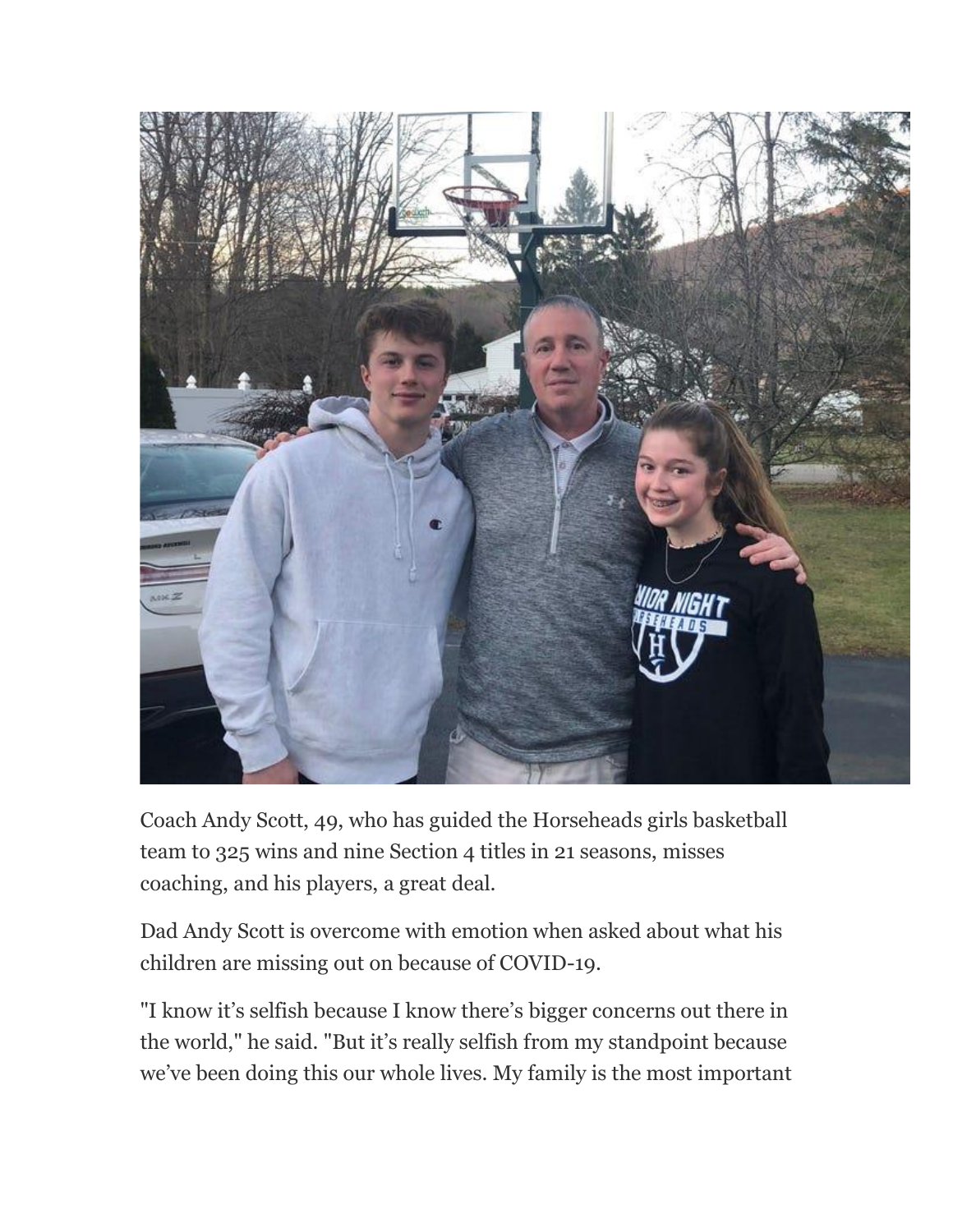thing in my life and the fact these kids don't have the opportunity to experience the things that come with high school, it's pretty frustrating."

As sports families go, the Scotts are as busy as they come.

Andy is an assistant varsity football coach and the JV baseball coach at Horseheads in addition to his basketball responsibilities. Ryan, a senior, plays football, baseball and basketball. Carly, a junior, is a sharpshooting basketball player who also competes in softball. Leah, the youngest in the family at 13, is an eighth-grader who plays AAU basketball and is set to follow in her older siblings' footsteps at Horseheads High.

Ryan, 18, and Carly, 16, were among the last Section 4 athletes to compete, having helped their respective Blue Raiders basketball teams to sectional finals in March. They have not worn Horseheads royal blue and white in a scholastic practice or game since. Shortened winter seasons were followed by canceled spring seasons in New York state. Scheduled fall sports in Section 4 were shifted to a March 1 start next year, though football joins basketball in the state's high-risk category.

"It's been tough. It's tough going through each day," Ryan said. "Previous years we'd be into the season right now with basketball, just finishing up football about a month ago. It was tough getting through those seasons."

The number of lost games and moments is impossible to count at this point.

"It's frustrating hearing basketball is going to start at this time and then hearing (Gov. Andrew Cuomo) change his mind and push it back," Carly said before the Jan. 4 date was nixed. "It's really sad because we are all looking forward to it."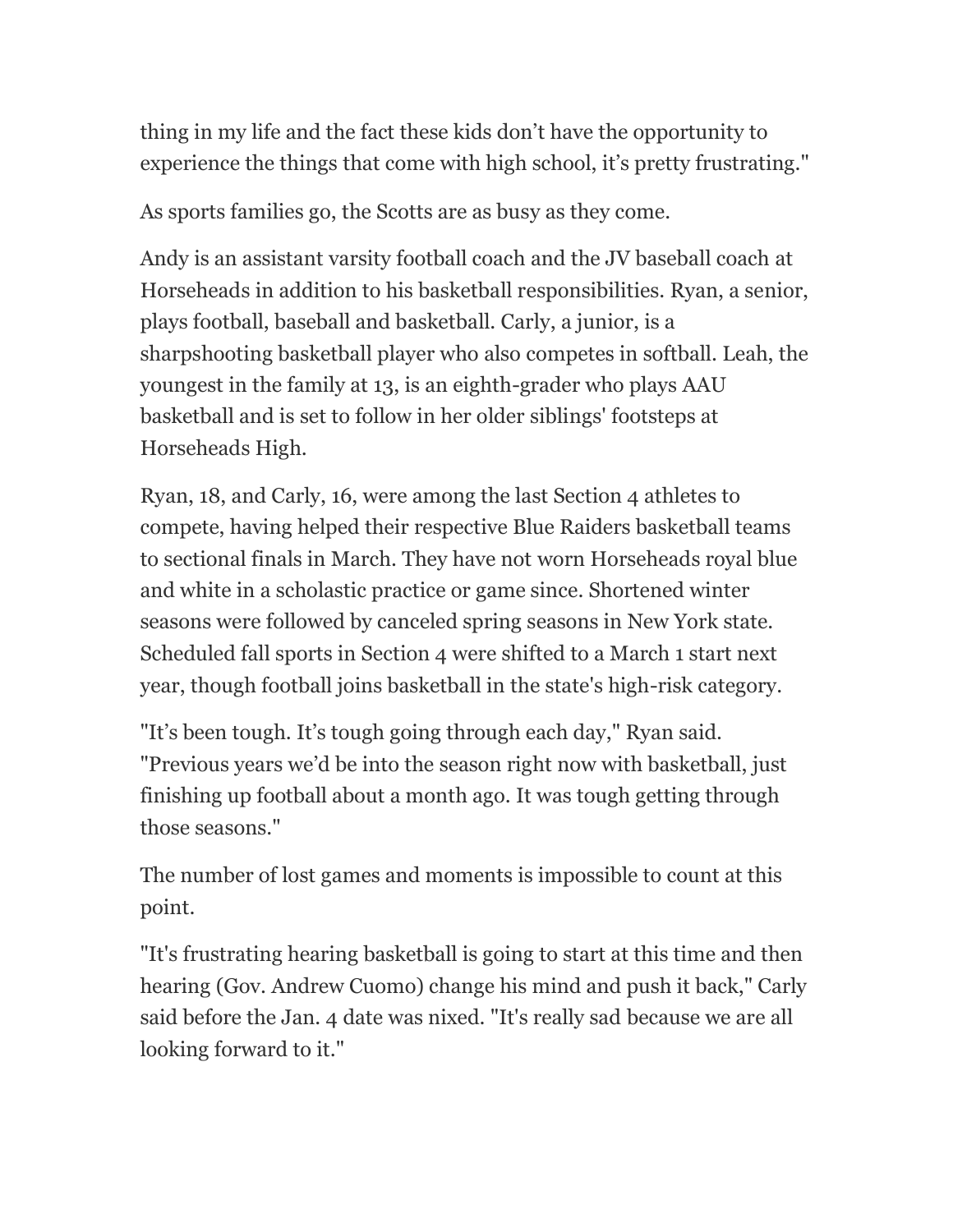Ryan was primed to quarterback the Blue Raiders this fall against rivals Elmira and Corning. In a non-COVID world, he would be getting ready to join his sister and their hoops teammates for the Josh Palmer Fund Elmira Holiday Inn Classic just after Christmas.

Carly couldn't help but think about the traditional season-opening trip to Oneonta for a tournament that never happened.

"It's just weird," she said. "Right now we'd be a few weeks into our basketball season and we didn't get any open gyms throughout the fall, which was really disappointing. We didn't get to build that bond that we would have in preseason and during the summer. ... We'd be getting prepped for the Christmas tournament coming up soon and it's sad to see that's not going to happen."

Susan Scott, Andy's wife, has been a regular presence at her family's sporting events over the years and is looking forward to the day she can be again.

"I would normally say sports are way too much, but I miss it so much," she said. "With all the coaching he does, he's gone a lot. And these guys are so busy, with Ryan playing three sports and Carly two, with all of the travel sports."

## **Taking advantage of opportunities**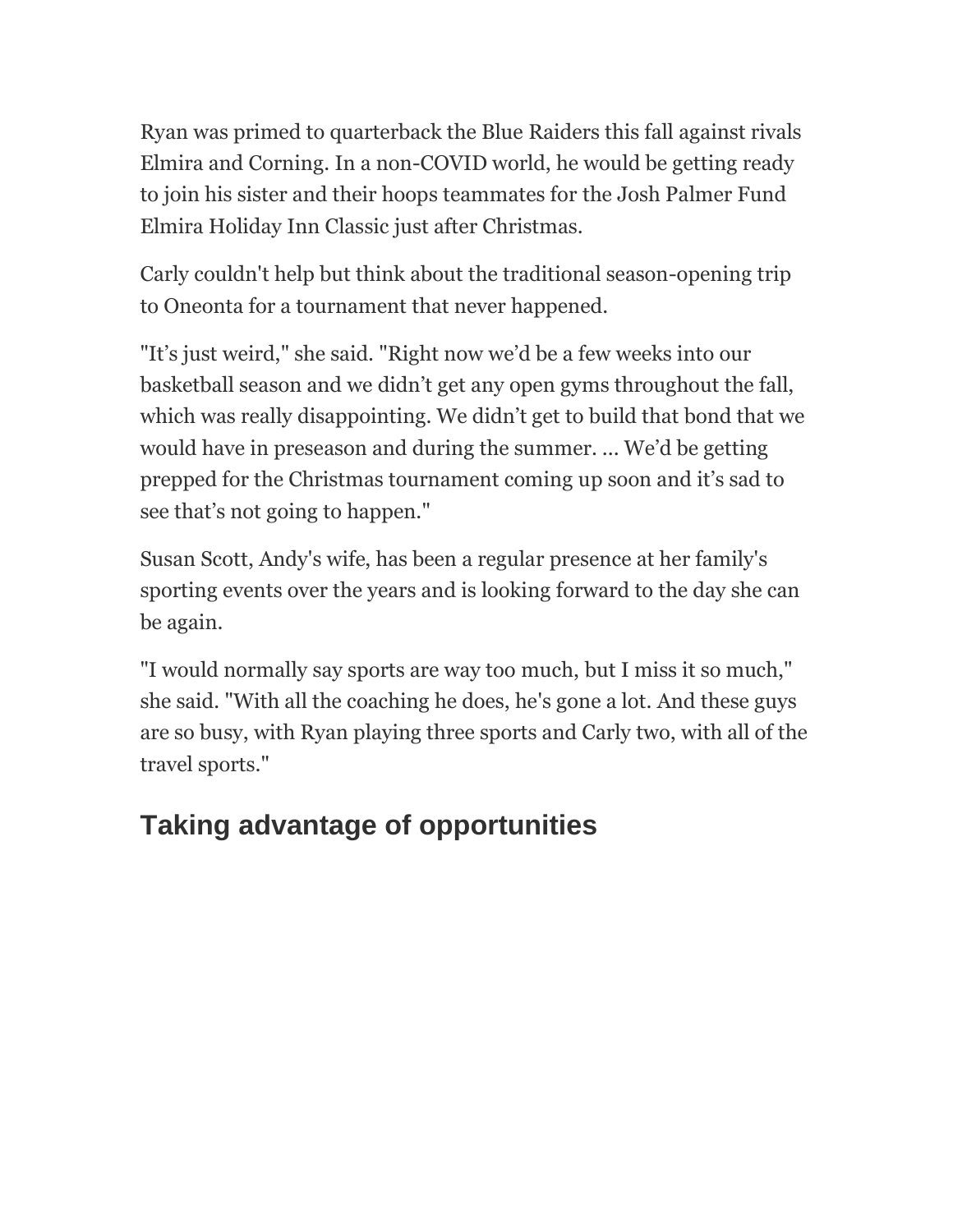

The Scott siblings have been more fortunate than many of their high school counterparts from Section 4.

Ryan competed in six travel baseball tournaments and three practices a week over the summer with Brian Jones' Seneca All-Stars. He has joined some Horseheads teammates (End Zone Mafia, they call themselves) in competing in flag football games against players from Vestal, Susquehanna Valley and Maine-Endwell this fall.

The girls participated in AAU basketball this summer and fall for Elmira Fusion after Carly's BNY Select team shut down for pandemic-related reasons. Carly and her Fusion teammates were playing hoops as late as October. She also played in softball tournaments this summer and fall with the Lady Rebels and Fury.

Andy Scott said it was good physically and mentally for his children to have the opportunities they did have this year. He points out there were no COVID cases from any of the summer and fall sports within the teams.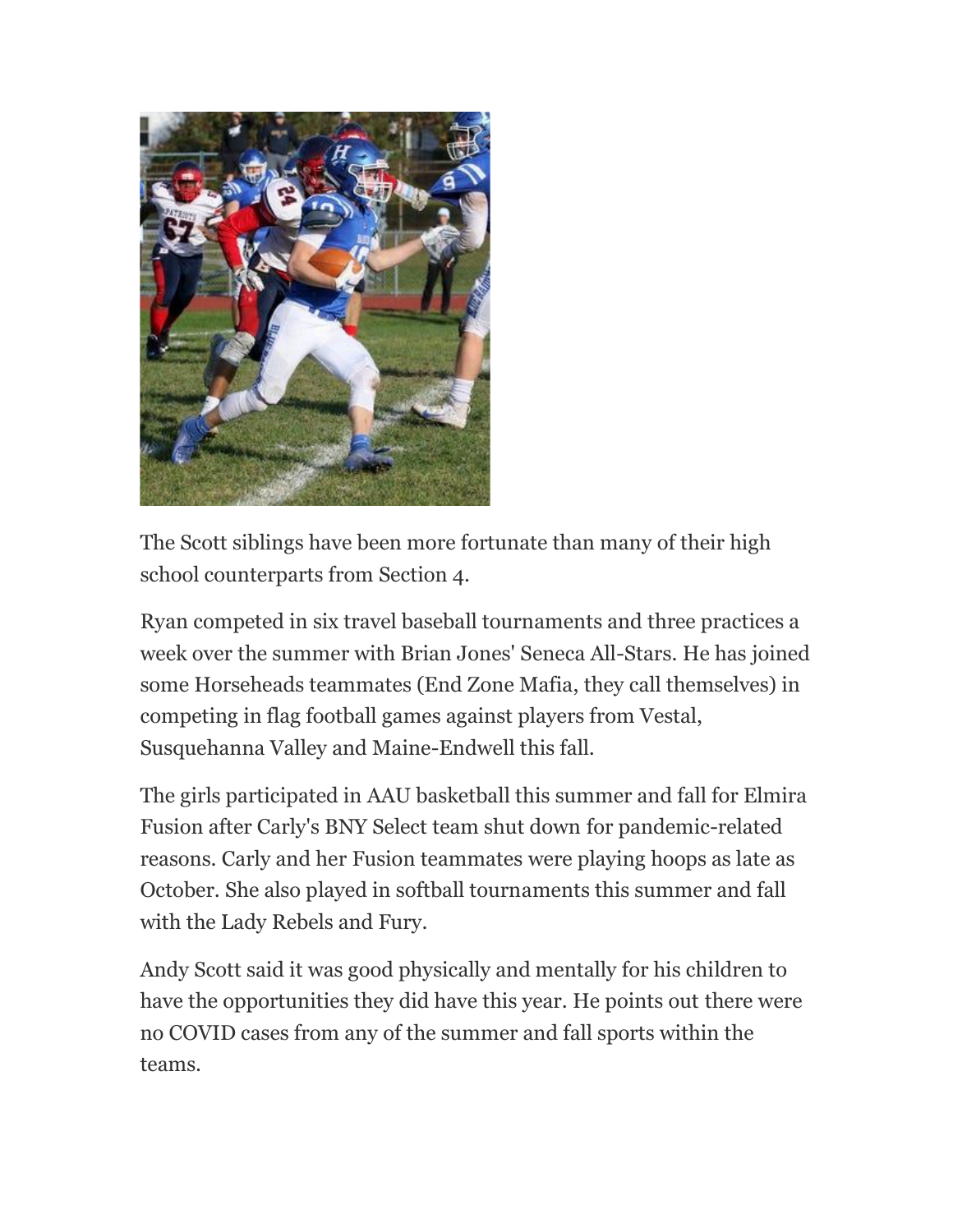Restrictions in New York meant trips to Pennsylvania for tournaments. The family traveled as a unit to maintain social distancing, meals on the road came from either drive-through or delivery, and venues limited spectators as needed.

For basketball competition, there were four visits to Lancaster, Pennsylvania, for Spooky Nook tournaments, where there were temperature checks and games spread out on multiple courts, with one spectator allowed per player.

"If we felt Pennsylvania wasn't safe, I'm not going to risk my family's life, so obviously we felt it was safe, so we did it," Andy said.

Experiences on those teams were highly valuable, but they're a different world than high school sports. Playing a homecoming game against a rival like Elmira or Corning in front of 3,000 fans is a rare and special opportunity.

"A few months ago, before quarantine started, preseason schedule came out for football and I'm already marking the calendar," Ryan said. "Elmira date going on it and marked Corning. Those are big rivalries we want to win. We lost to both last year, but I think this year would have been a big turnaround."

#### **Keeping hope alive for prep season**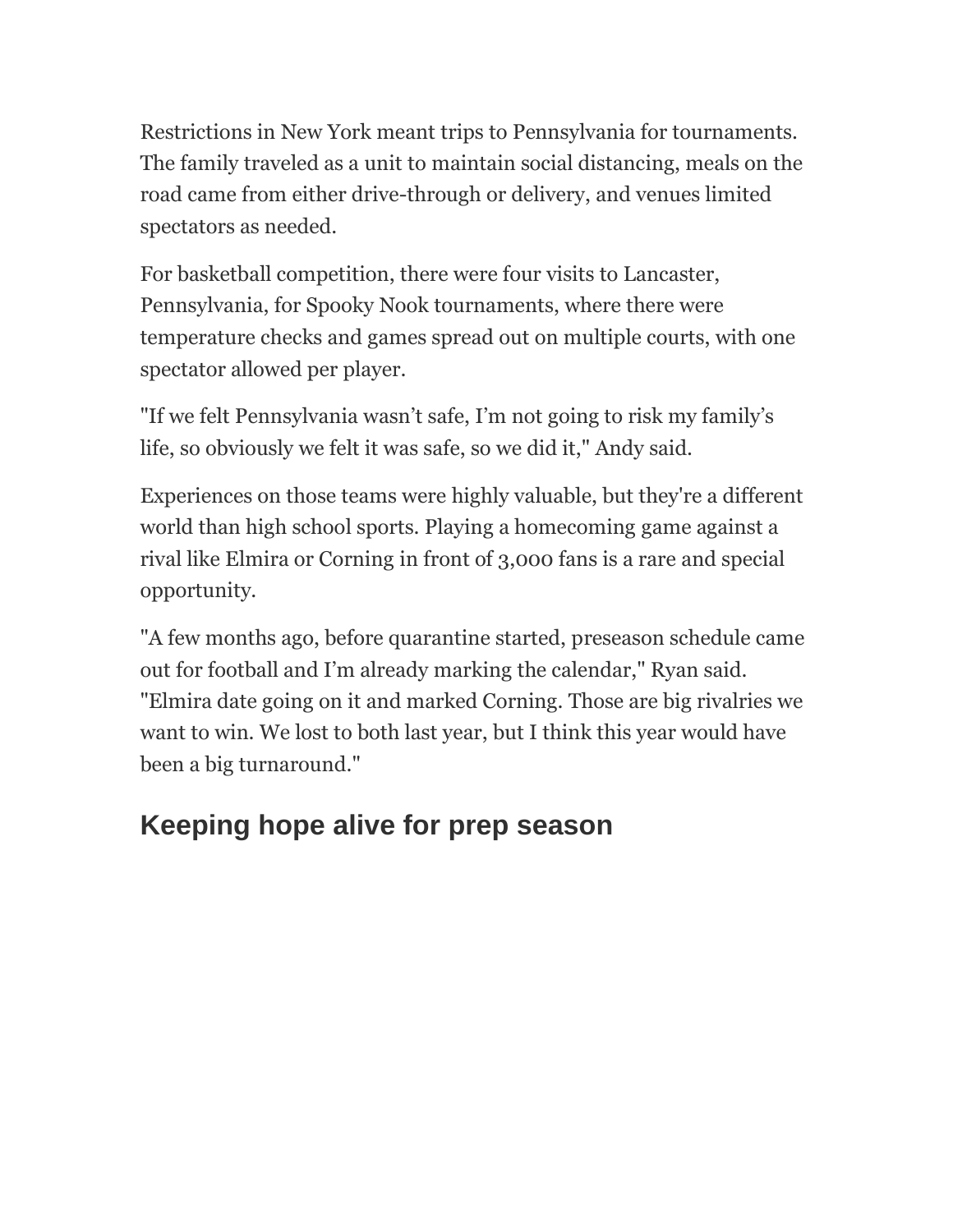

Because of a rise in COVID-19 cases in Chemung County this fall, Horseheads has spent much of the school year in remote learning. Even the limited open gyms that are available as close as Corning have been off the table at Horseheads and Chemung County neighbor Elmira.

"It's frustrating because you go 20 minutes down the road to Corning and you see that they're having open gyms and stuff," Carly said. "Us over here, we can't even go into the school right now. That is particularly frustrating, seeing that they get to be with each other and start to form those bonds and we can't even see each other because of school being shut down."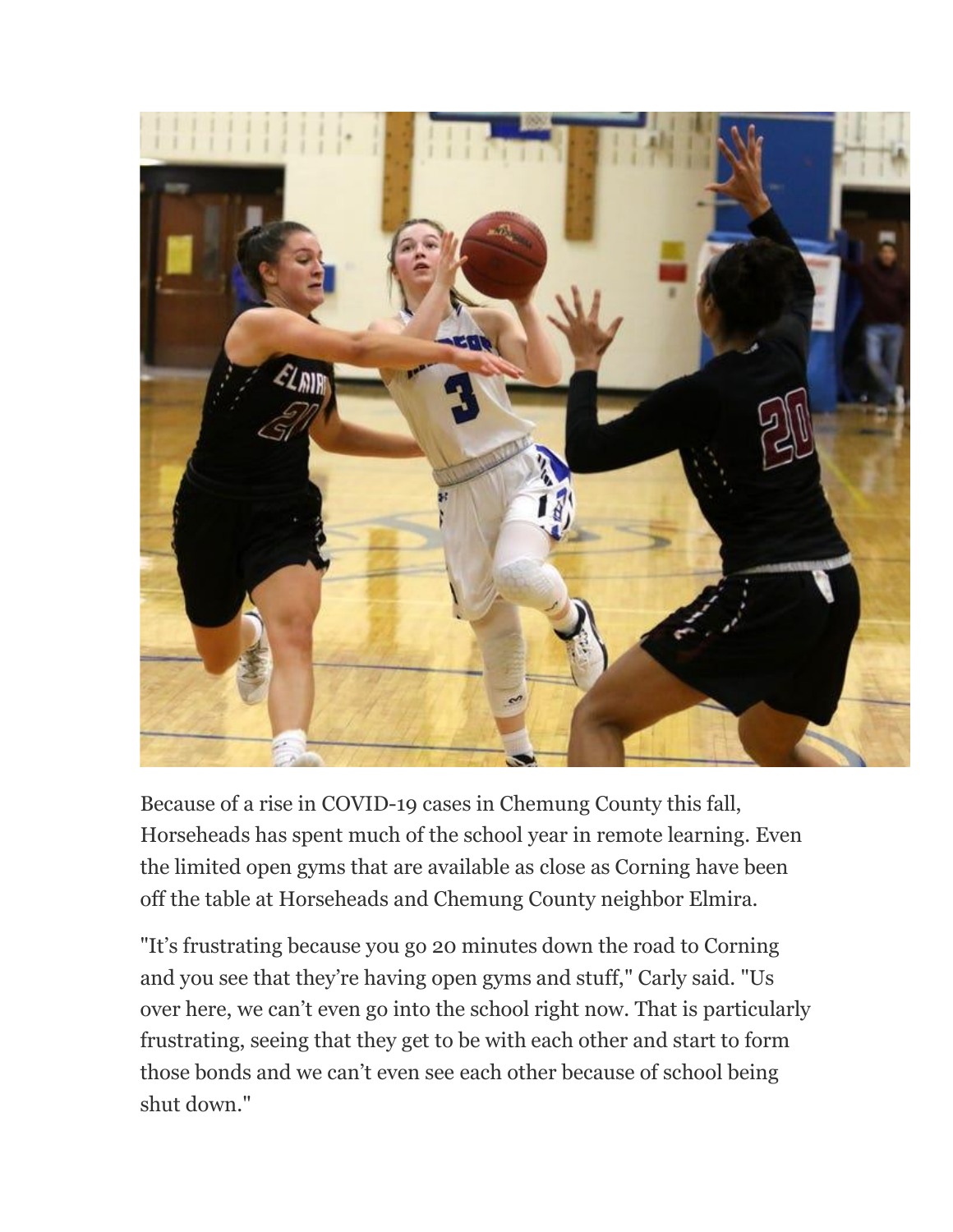A recent decline in COVID numbers in the county and some looser testing restrictions for school districts have given reason to think high school students at Horseheads will be back in classrooms in the near future on at least a partial basis.

Ryan is optimistic he will get to play all three sports this academic year. In the meantime he is doing workouts for each because it's hard to gauge which will come first. With basketball on hold and football still not cleared in New York despite a March 1 target date, there's a possibility he won't compete for Horseheads again until baseball's scheduled start April 19.

Roughly a dozen instructors and coaches at the high school and travel levels have helped the Scott children. For instance, Ryan has sent videos of his swing to Horseheads varsity baseball coach Jeff Limoncelli, who has provided weekly workout plans for his players. Blue Raiders football coach Kevin Hillman has put together quarterback drills for Ryan. BNY Select coach Rob Baxter, owner of BX Player Development Group in Binghamton, has provided weight-training workouts for Carly.

Mark Romanski, who coaches Leah in modified basketball, surprised the players in May, showing up at homes to hand out certificates, give them motivational quotes and provide an overall boost to their spirits.

The athletes have in turn responded by completing the workouts, easier said than done when you don't know when your next game will take place.

### **Keeping score at home**

There is a basketball hoop in the Scott driveway and a recently purchased set of weights is available in the basement.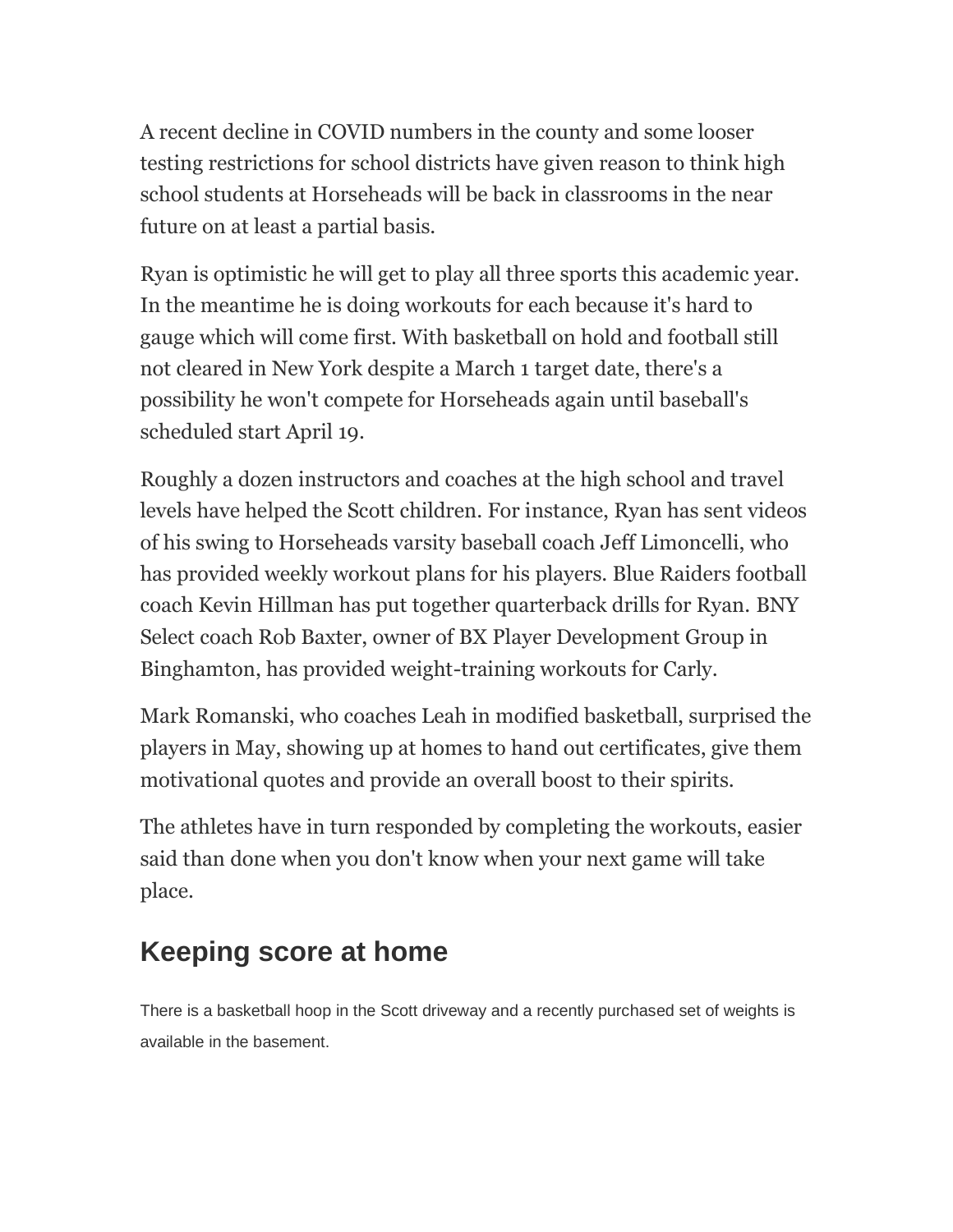More significant is having workout partners and a coach at the ready. Andy Scott, an English teacher at Horseheads Middle School, will come home from work to find his kids helping each other, stopwatch in hand for one as the other works out while music blares away.

"It's sort of nice they've been working together and we've got a third one in there who likes to jump in when she feels like it," Andy said.

Andy still has a solid jump shot but admits he's no longer able to effectively square off with Ryan and Carly in one-on-one competition. He plays up on Carly so she doesn't rain jumpers down and tries to pick his poison against Ryan, who is too quick for his dad to guard up close.

"I play up on him and he blows by me," Andy said. "It's brutal. It's sort of embarrassing, so I just have to play dirty now."

Sibling competition is productively fierce. Ryan's ballhandling and ability to get to the hoop have helped Carly gain on the defensive end. Ryan tries to keep pace with his sister's 3-point shooting and said workouts with her have helped make him a better player. Each will take 100 to 200 midrange shots and another 100 to 200 from 3-point range as a daily champion is determined.

"We count out loud so no one can cheat," said Carly, whose 82 3 pointers last season shattered the program record.

Having a dad who is a coach has been particularly beneficial in this scenario.

"He's experienced in all the sports we play," Carly said. "It's just really great to have him here to help us through it and to keep us positive and better for when we do get to go back."

A recent payoff came for Johnson, who has committed to play collegiately at Division III Nazareth College in the Rochester area.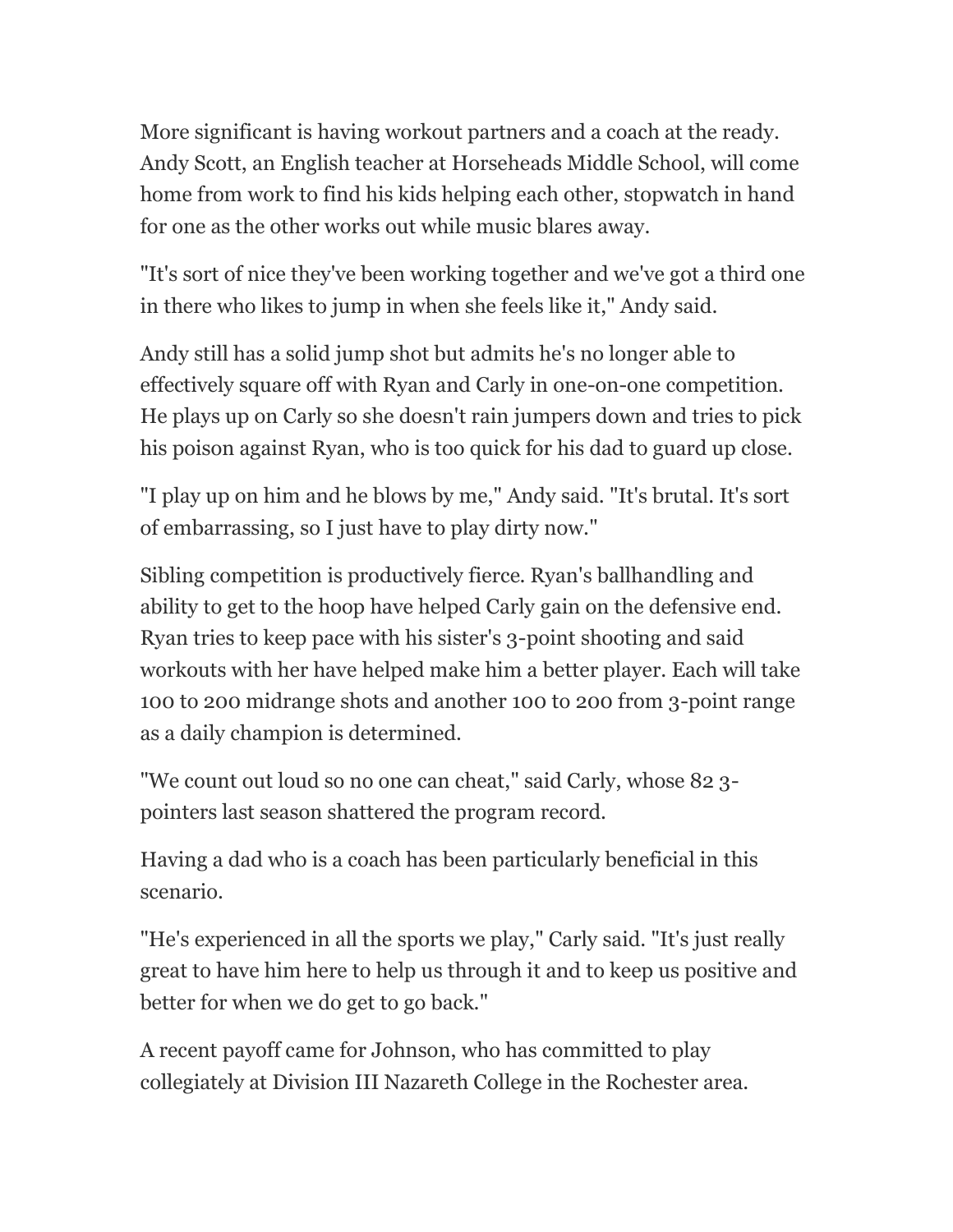

Andy returns home at 3:30 each afternoon, heads to the basement for a workout, then sits on the couch for much of the rest of the evening. He also has started taking walks, something he said he hadn't done in 20 years.

For someone who is used to either coaching or watching his kids compete for all but two weeks of the year, this is uncharted territory within uncharted territory.

"I look forward to 'Jeopardy' now," Andy said. "I don't even know what to do. It's obnoxious."

There are positives. The Scotts are having dinners together on a regular basis and they added another member to the family. Ollie is a 1-year-old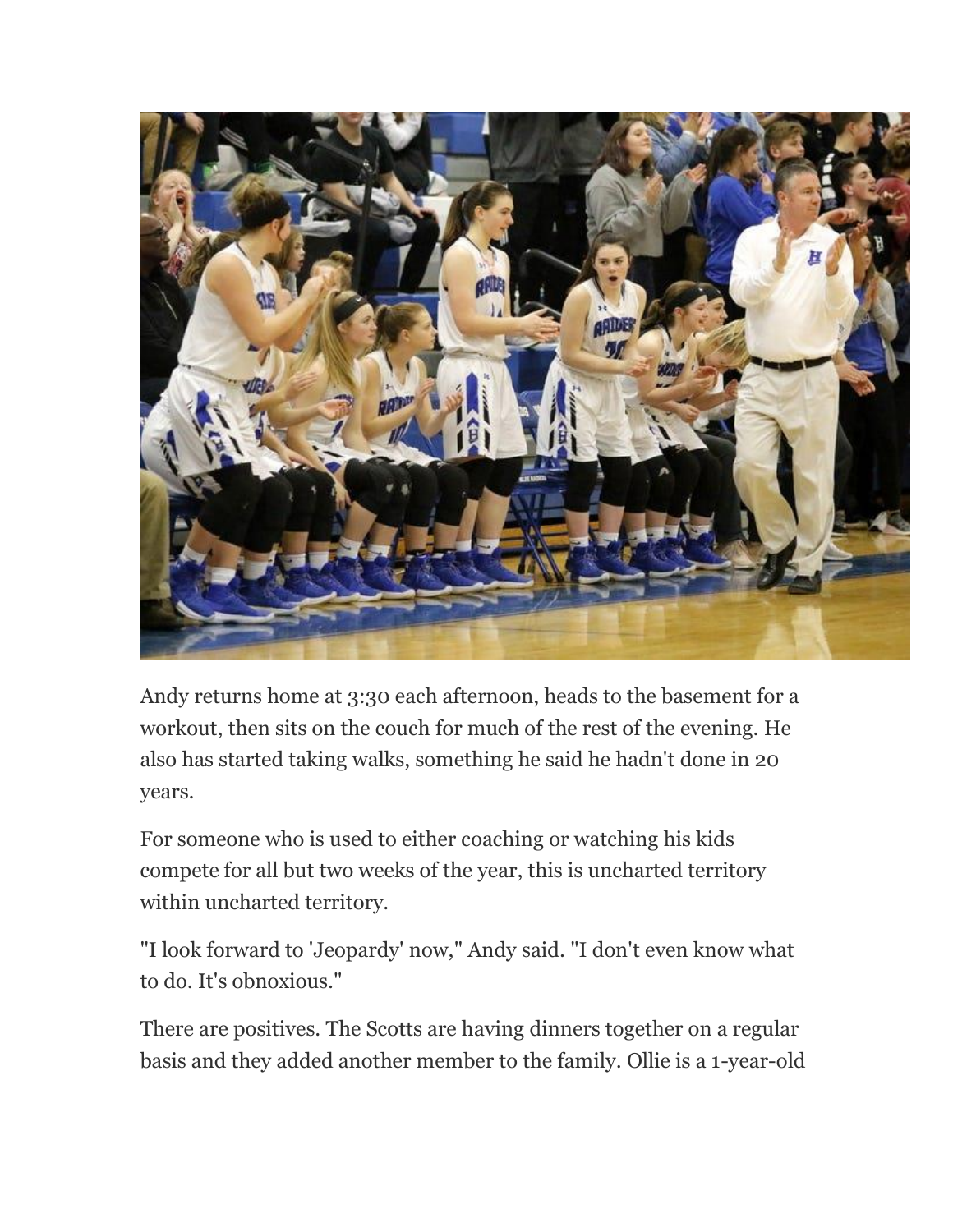pit-bull mix who was adopted from the Animal Care Sanctuary in East Smithfield, Pennsylvania, in May.

Victories have come outside of sports. Susan Scott, a Spanish teacher, was named National Honor Society Teacher of the Year for 2020 at Horseheads. Ryan Scott was recently selected as Homecoming King and crowned at a small ceremony at the house.

Andy and Susan have been able to travel with Ryan for college visits, meeting some college baseball coaches along the way.

"Seeing my teammates every day, you kind of create a bond with them that you never forget," Ryan said. "They become your best friends. With the football team, I've got 30 or 40 brothers on my team. I love them. Basketball, it's a great time. You get to see everybody every day. Same with baseball. I definitely miss that, bonding with them and making memories."

Said Carly: "It just stinks not being able to see everybody every day after school and going to practices and having those team dinners with each other and making those really strong friendships that last a really long time."

#### **Uncertainty remains**

Andy is optimistic for some sort of basketball and football seasons, even with concerns people have about the impact holiday gatherings will have on COVID numbers. Carly said she will be grateful for whatever sports come her way her junior year.

"We'll just appreciate it and not take it for granted," she said.

Andy said he is confident his basketball players they will be prepared when it's time to play and said it's possible a scenario could exist where his team has six days of practices before starting games.